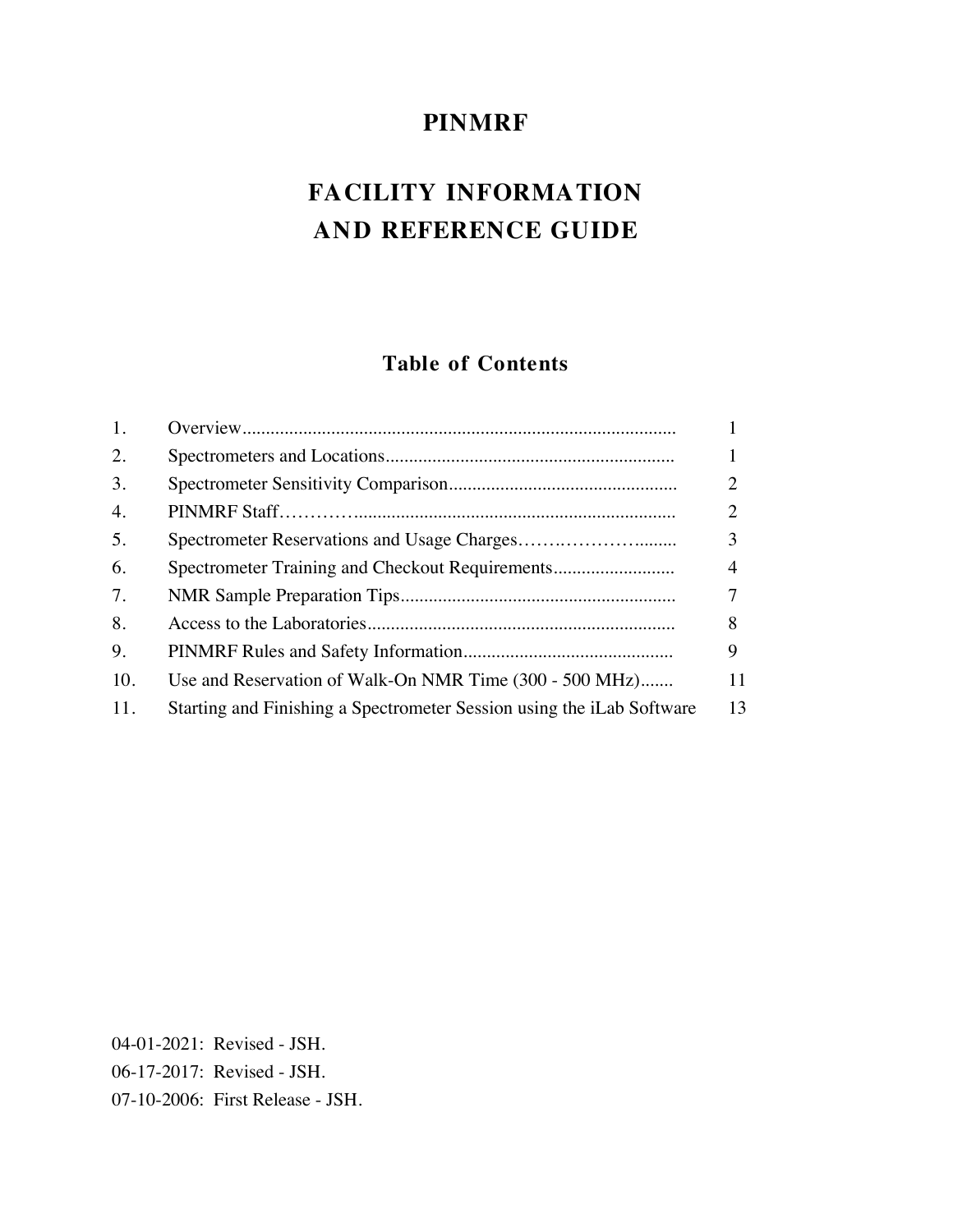# **PINMRF Facility Overview**

The Purdue Interdepartmental NMR Facility (PINMRF) is a university-wide resource dedicated to supporting NMR spectroscopy and to making this analytical technique available to researchers at Purdue and elsewhere in the scientific community. PINMRF currently has ten NMR spectrometers located in four laboratories in four buildings on the Purdue campus, with additional laboratory locations under consideration. PINMRF is set up to allow individual researchers direct access 24/7 to the spectrometers, after appropriate training and testing has been completed. However, we will gladly provide spectra of submitted samples, either on a service basis or as part of a collaborative research project. PINMRF maintains a website at www.pinmrf.purdue.edu. The website has updated Facility information along with downloadable copies of our spectrometer training handouts, along with other information.

#### Spectrometers and Locations

PINMRF's current complement of spectrometers is shown in the table below.

| Instrumental Overview – Spectrometers and Locations |                             |                  |                |                    |  |  |  |
|-----------------------------------------------------|-----------------------------|------------------|----------------|--------------------|--|--|--|
| Vendor                                              | Type/Field/Name             | Location         | Software       | Probe(s)           |  |  |  |
| <b>Bruker</b>                                       | <b>ARX-300</b>              | G43 RHPH         | <b>XWinNMR</b> | 5mm QNP            |  |  |  |
| <b>Bruker</b>                                       | $AV-III-HD-400$             | <b>369 WTHR</b>  | TopSpin 3.2    | 5mm BBFO           |  |  |  |
| <b>Bruker</b>                                       | $AV-III-HD-500$             | <b>B055 DRUG</b> | TopSpin 3.2    | 5mm BBFO cryoprobe |  |  |  |
| <b>Bruker</b>                                       | $AV-III-800$                | LB124 BRWN       | TopSpin 3.2    | 5mm QCI cryoprobe  |  |  |  |
| <b>Bruker</b>                                       | Avance DRX-500-1            | 367 WTHR         | TopSpin 1.3    | 5mm BBFO           |  |  |  |
| <b>Bruker</b>                                       | Avance DRX-500-2            | G43 RHPH         | TopSpin 1.3    | 5mm BBFO           |  |  |  |
|                                                     | Chemagnetics Infinity-400WB | LB124 BRWN       | Spinsight      | 5mm H-X-Y MAS      |  |  |  |
| Varian                                              | Inova- $300-1$              | <b>365 WTHR</b>  | <b>VNMR</b>    | 5mm 4-nucleus      |  |  |  |
| Varian                                              | Inova $-300-2$              | 369 WTHR         | <b>VNMR</b>    | 5mm 4-nucleus      |  |  |  |

All of our liquids-state spectrometers have standard-bore magnets and sample-temperature controllers.

PINMRF has three workstations available for various tasks such as iLab kiosk (see pg. 3) and data transfer and processing. These are located in G43 RHPH (Linux), and 365 WTHR (Linux and Sun). We ask that you move your NMR data off the spectrometer host computers as soon as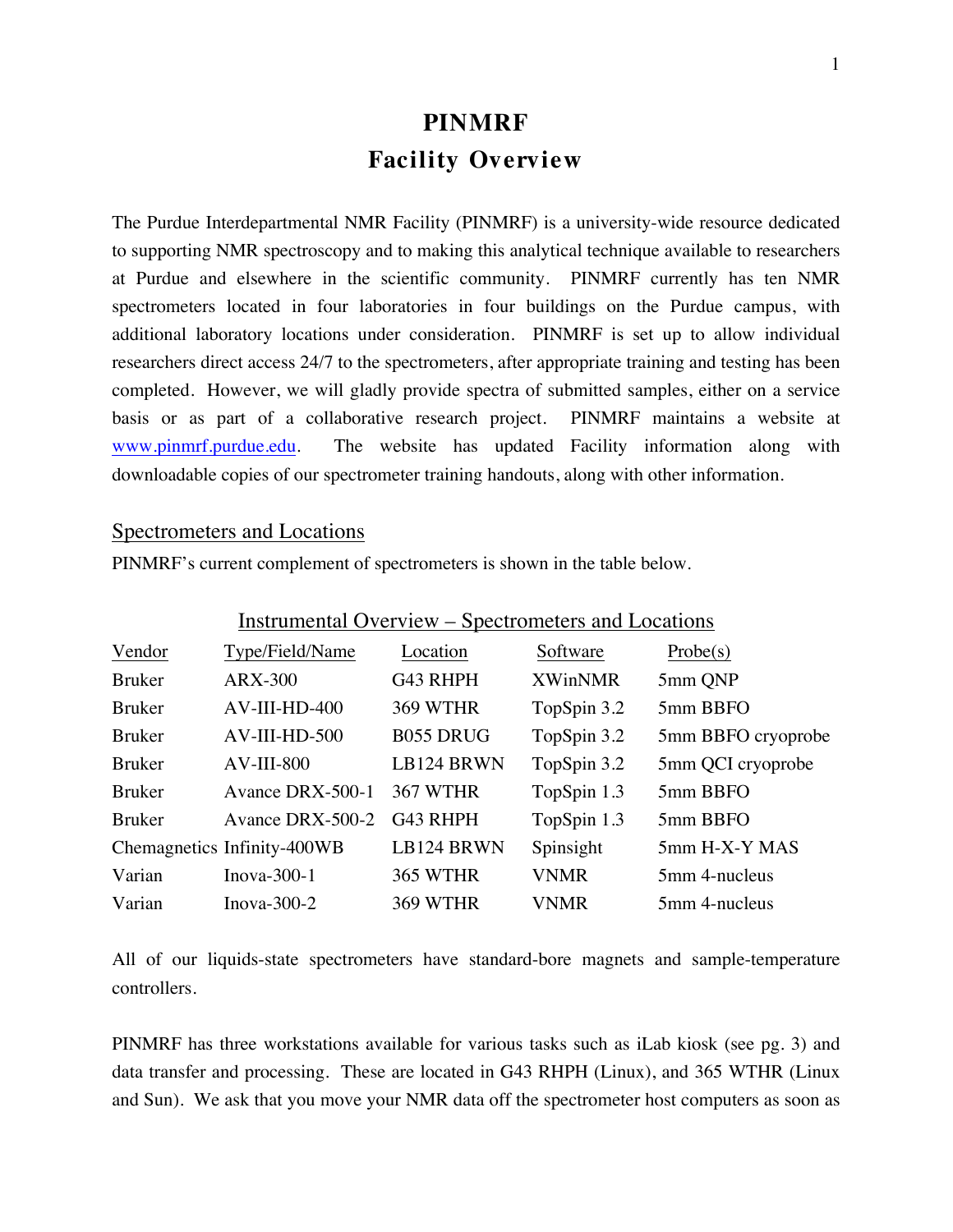## possible, either to your own computer or to the off-line workstations. **PLEASE NOTE THAT PINMRF DOES NOT ARCHIVE USERS' NMR DATA**, **NOR CAN PINMRF GUARANTEE THE SECURITY OF ANY NMR DATA.**

The sensitivity and resolution of each spectrometer depends upon its field strength and other facets of its configuration. The table below shows the approximate sensitivity values for each of our liquid-state spectrometers for H and <sup>13</sup>C observation (with H decoupling). The s/n values are obtained using industry-standard test samples and conditions.

| <u> Instrumental Overview – Approximate Sensitivity (S/N), 5mm Probes</u> |                            |                             |  |  |  |  |  |
|---------------------------------------------------------------------------|----------------------------|-----------------------------|--|--|--|--|--|
| Console/Probe                                                             | <sup>1</sup> H sensitivity | <sup>13</sup> C sensitivity |  |  |  |  |  |
| Varian 300's, quad-nucleus probes                                         | 100:1                      | 90:1                        |  |  |  |  |  |
| AV-III-HD-400, BBFO probe                                                 | 450:1                      | 200:1                       |  |  |  |  |  |
| DRX-500-1 $\& 2$ , BBFO probe                                             | 450:1                      | 200:1                       |  |  |  |  |  |
| AV-III-HD-500, BBFO cryoprobe                                             | 1350:1                     | $750:1*$                    |  |  |  |  |  |
| AV-III-800, QCI cryoprobe                                                 | 6200:1                     | $1000:1*$                   |  |  |  |  |  |

\*These probes will show a background signal or rolling baseline when used for <sup>13</sup>C acquisition.

## PINMRF Staff

Currently PINMRF has a permanent staff of three individuals, supplemented by one or more NMR Facility TAs. The table below lists our permanent staff and their jobs and office locations. For our email addresses, and information on our current NMR TAs, please visit our website at www.pinmrf.purdue.edu. Please be aware that there is a note posted by each spectrometer listing all of the Facility staff contact information. Please refer to these notes if you need to contact someone while you are at the spectrometer.

| Name                       | Position                 | Office    | Phone* |
|----------------------------|--------------------------|-----------|--------|
| John S. Harwood, D.Sc.     | Director                 | 365B WTHR | 4-5287 |
| Huaping Mo, Ph.D.          | Associate Director       | G43 RHPH  | 4-1480 |
| Donna Bertram <sup>®</sup> | Administrative Assistant | 361 WTHR  | 4-7850 |

\* Off-campus callers please use the area code 765 and the prefix 49, i.e., 765-494-7850.

# Part-time PINMRF employee.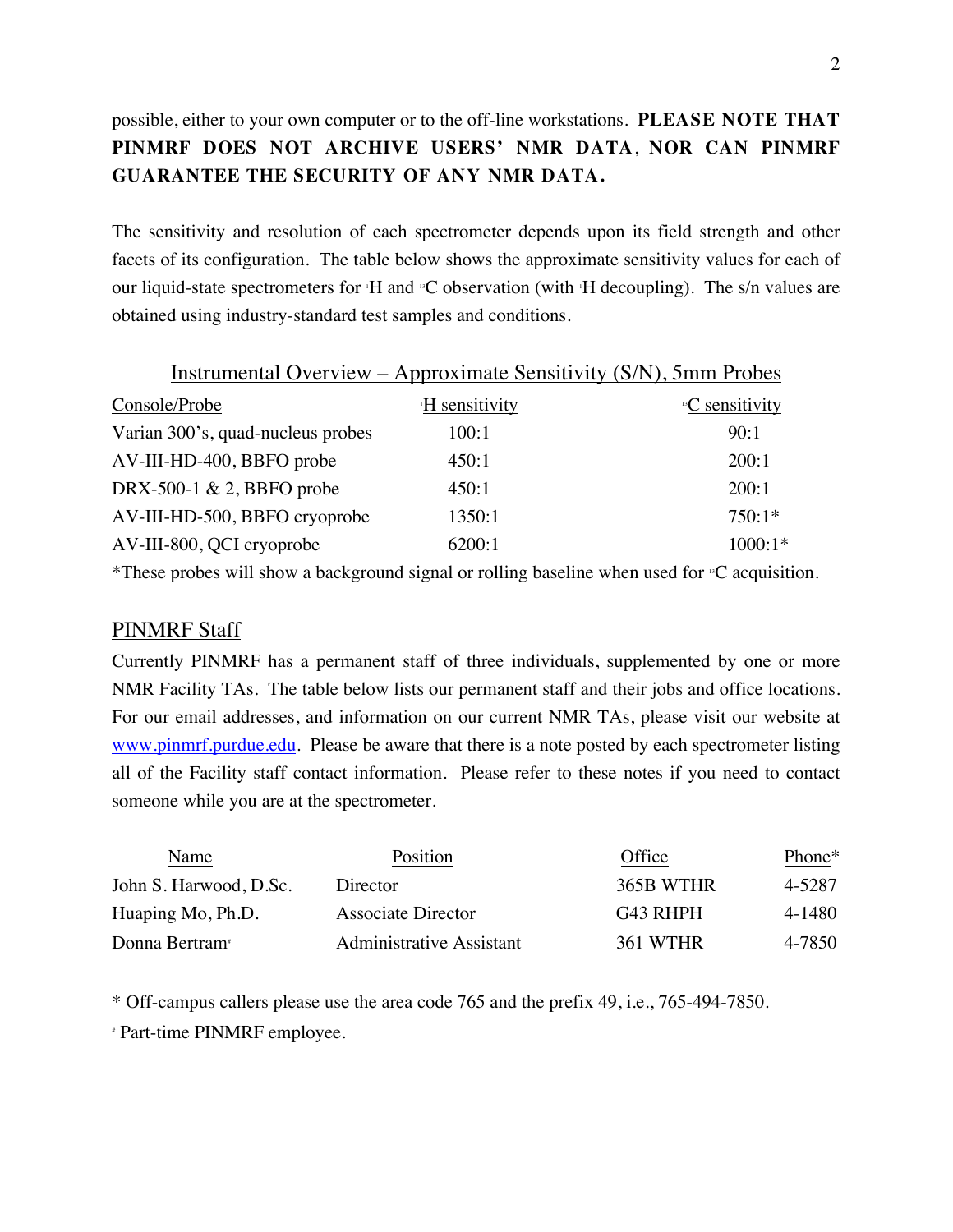If you have a question about the Facility or need assistance with a problem, you may contact any of the individuals listed above, or any NMR T/A.

#### Spectrometer Access and Usage Charges

PINMRF uses software from iLab Solutions to assist with the management of our facility. Any individual wishing to use our facility in any fashion must first have an account set up with iLabs. You may use the following web address to see the PINMRF homepage at iLabs:

#### https://purdue.ilabsolutions.com/service\_center/show\_external/4067

The first time you access our iLabs homepage, click the blue "sign-up" button in the upper-right corner of the page to begin the account setup process. After doing this you also should contact your business office to let them know you have initiated the iLabs account setup process, since your business office will need to correlate your iLabs account with a Purdue account number for the payment of any charges. Please see also the material on pp. 13 – 14.

Users will be charged an hourly rate for spectrometer time. The rate structures are posted by each spectrometer and also are shown on the rates page of the PINMRF website. For spectroscopy service, an operator service fee will be included along with the cost of the instrument time. Time spent using the off-line workstations is not charged to the users. Therefore, we recommend using the off-lines or your own computer for extensive data processing.

## **Spectrometer Training and Checkout Requirements**

## User Training - Routine

We have two operating and training programs covering routine spectrometer usage: one for our Bruker spectrometers running TopSpin and one for our Varian 300 MHz spectrometers. These training programs cover the procedures necessary to obtain basic 1D NMR spectra of common nuclei (H, <sup>13</sup>C, <sup>31</sup>P, <sup>13</sup>F, depending on the spectrometer) using standard PINMRF parameter sets. The training also covers administrative and safety issues related to the use of the facility. The PINMRF training materials also include easy-to-follow instructions for obtaining certain more advanced 1D spectra, such as nOe-difference and DEPT, along with some of the simpler 2D spectra. There are no prerequisites for either the Bruker program or the Varian program. Prospective spectrometer operators will need to successfully complete the course of training, and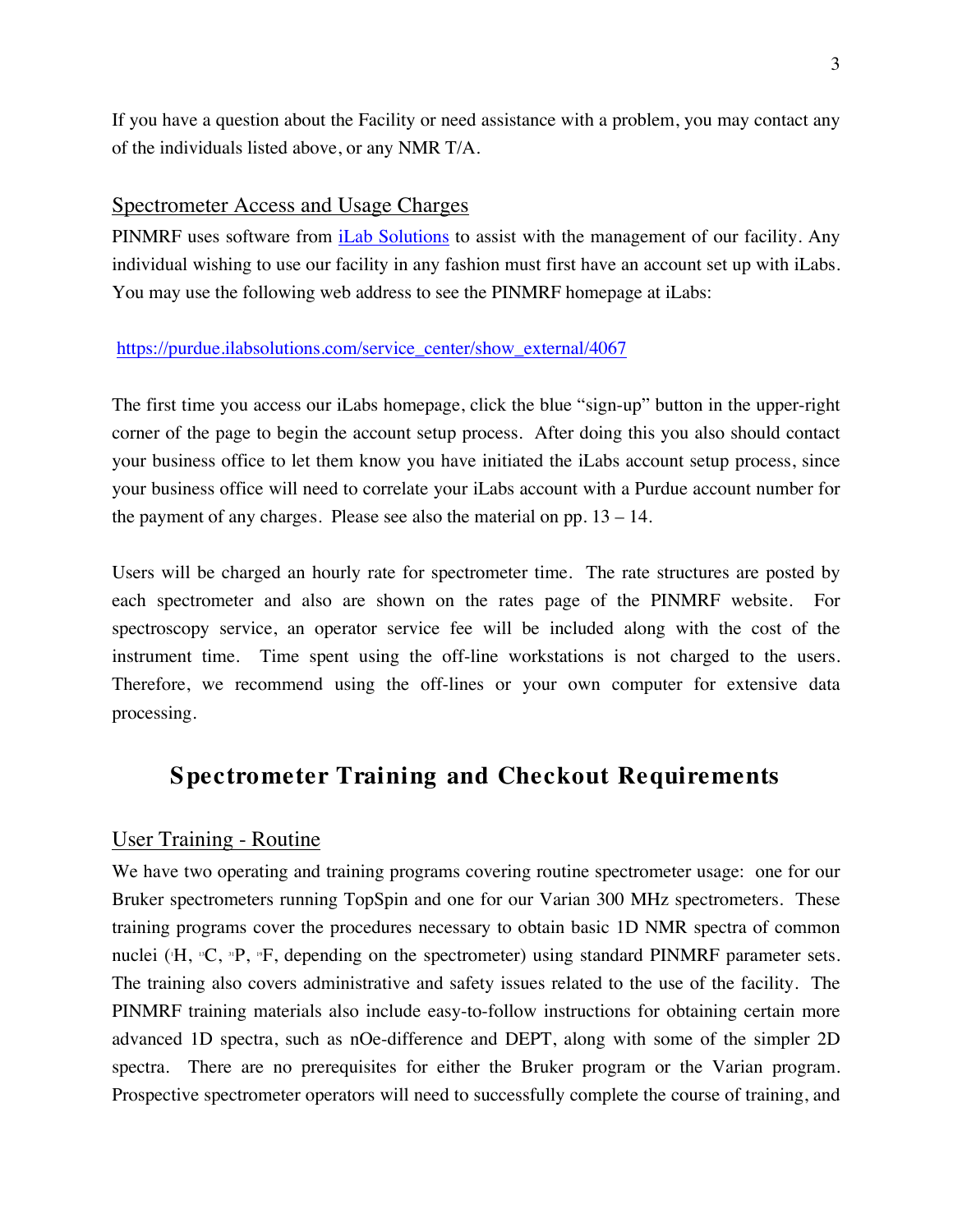pass both a written checkout quiz and a practical checkout exam, before being granted permission to use the spectrometers unsupervised. Training guides are available in hard-copy form at each spectrometer, and are also available for download from http://www.pinmrf.purdue.edu/training. New users may either get training from PINMRF staff or from other, experienced, users within their own research group. If the new user is being trained within their own research group this training **MUST FOLLOW** the current PINMRF training material in use. New users who are trained by other users in their group must still take and pass the written checkout quiz and the practical checkout exam, which will be administered by a member of PINMRF staff.

We are no longer offering training on the Bruker XWinNMR platform for the ARX-300 spectrometer in RHPH as part of our standard new-user training options. User training for this spectrometer may be offered on an ad hoc basis according to need and staff availability.

If you are an experienced NMR operator you may be able to skip our training program and the practical exam, and become an approved operator after taking only the written checkout quiz. Please check with PINMRF staff if you feel this situation applies to you.

Any prospective facility user may apply for training using the form available on our iLabs website. After logging in to our iLabs website, click the "Request Services" tab. On the Training and Service Requests page, click the "initiate request" button close to the "Training Request" text. If you are an experienced spectrometer operator please provide the information requested so that we can properly process your request.

## User Training - Advanced

The Chemagnetics CMX-400 solid-state spectrometer is available for use only on a service basis. We are not currently training students to be operators of this spectrometer.

Other procedures, such as the observation of non-standard nuclei and low-temperature NMR, are considered advanced training. All requests for advanced training should be made through the iLabs PINMRF website as mentioned above.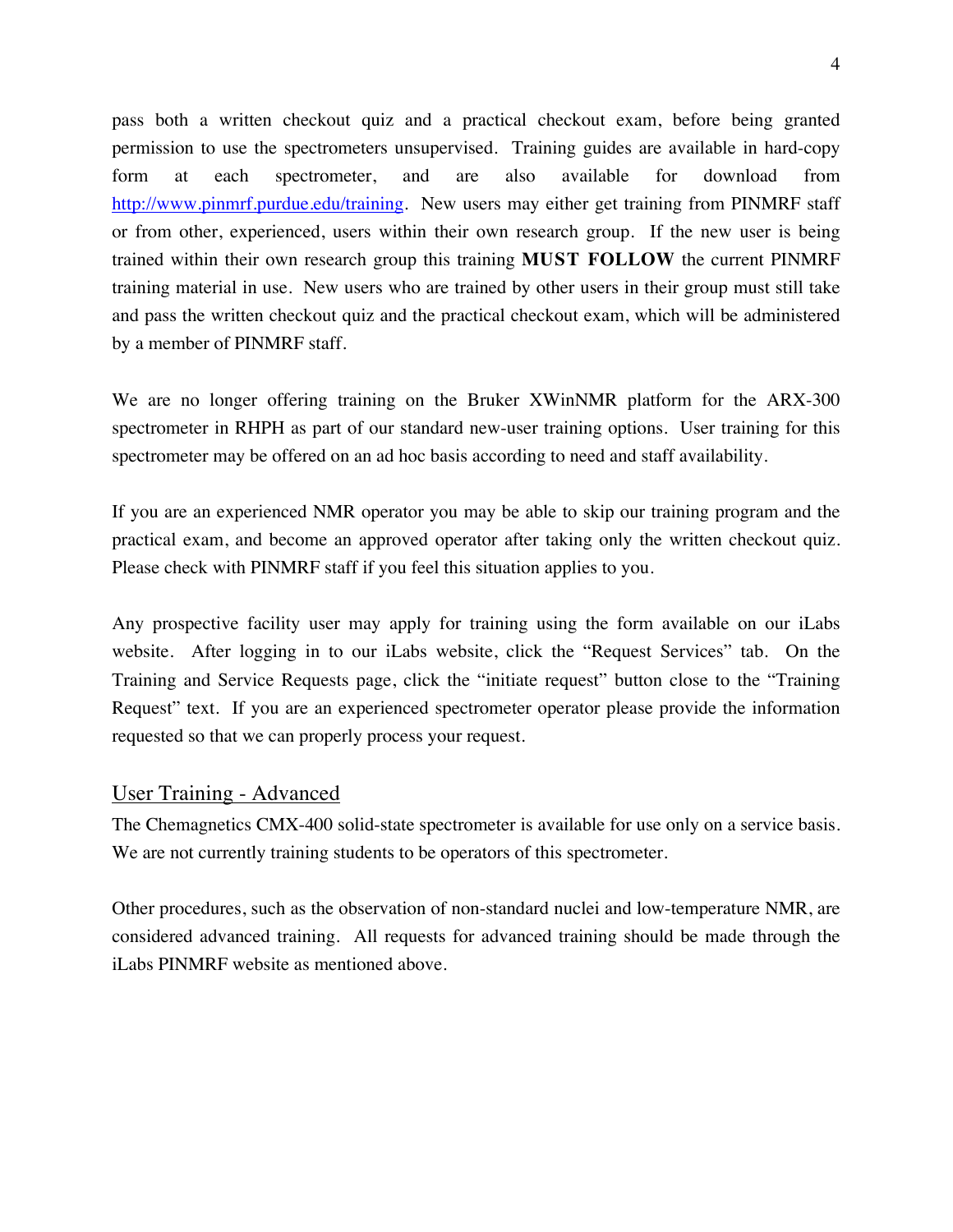## NMR Spectrometer Practical Exam

Prior to performing this practical exam you must first pass a written exam. The written exam will test you on material in this document as well as spectrometer-related matters.

This is an outline of the tasks you will be required to perform correctly in order to pass the checkout practical exam. This general outline is applicable to either Bruker TopSpin or Varian platforms. You will be allowed up to 30 minutes to complete the following tasks. You may use any training handouts and notes you have. Standard samples will be used for the checkout and will be provided by PINMRF. PINMRF staff may, at their discretion, observe you performing all or part of the checkout exam.

## **Test Sample - 10% Ethylbenzene in CDCl <sup>3</sup> (other samples might be used)**

- login to computer, start NMR software program, open lock/shim display
- remove CDCl, standard, insert new sample, lock and shim
- create/read new dataset/experiment
- run H spectrum, process, integrate and plot
- set up/read new dataset/experiment for  $C$  spectrum
- run  ${}^{\text{B}}\text{C}$  spectrum, process and plot

## **Standard Sample - CDCl <sup>3</sup> (w/CHCl <sup>3</sup> & TMS)**

- remove test sample and replace with CDCl<sub>3</sub> standard sample, lock and shim
- initialize spectrometer to H
- shut down NMR software program, and logout from UNIX/Linux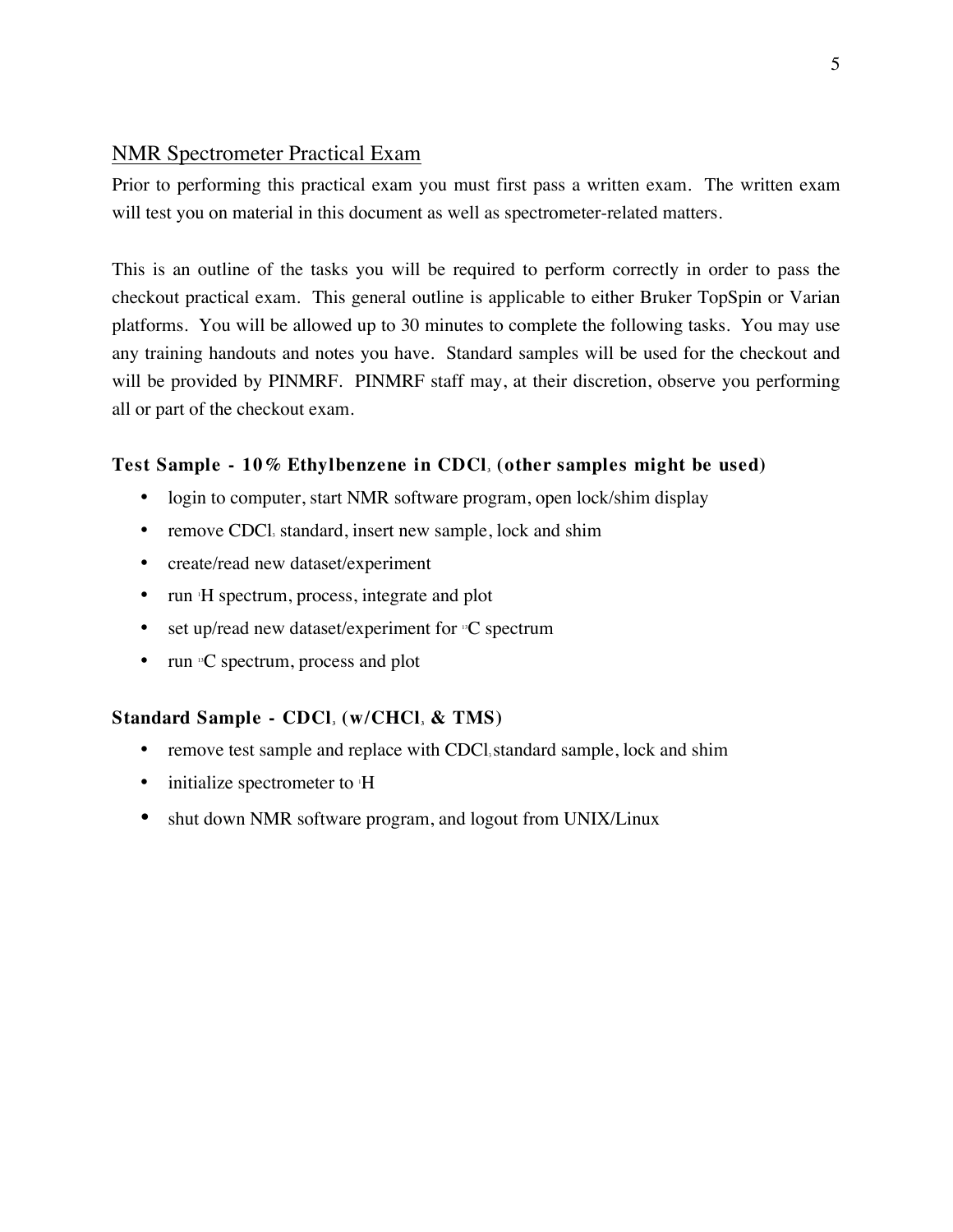#### NMR Sample Preparation Tips

The following suggestions will help you prepare good samples for NMR analysis:

**1. Sample Tube.** Only good-quality NMR sample tubes such as Wilmad 527-PP or other vendor's equivalents should be used. The 500 MHz spectrometers and higher require the use of a 528-PP tube or better. Appropriate NMR tubes are available in the Chemistry and RHPH storerooms.

**2. Sample Volume.** For conventional samples in organic solvents the best results will be obtained using a sample volume of 0.75 - 0.8 mL. Smaller volumes can be used but will require much more shimming. If you must use a smaller volume make sure it is centered about the coil centerline marked on the sample depth gauges.

**3. Sample Quality.** When making up the sample, place the sample in a small vial and add the solvent to the vial. Make up a filter using a small piece of Kimwipe inserted into a Pasteur pipette. Put the NMR tube in a holder and insert the filter-containing pipette into the NMR tube. After dissolution, draw the solution up with another pipette (not the one with the filter), and then introduce the solution into the NMR tube through the filter-containing pipette.

**4. Sample Solvents.** Solvents should be kept dry and free from impurities. DMSO in particular can pick up large amounts of water if a bottle is left open, which can lead to a large peak in the NMR spectrum. Molecular sieves can be used to dry solvents; however, these create particulates which must be removed using the filtering method described above.

**5. Sample Referencing.** For conventional H and <sup>11</sup>C NMR, our NMR equipment does not need TMS or any other reference materials in the NMR tube. We ask that these not be added to the sample unless you are specifically requested to do so. If you must include TMS use a very low concentration.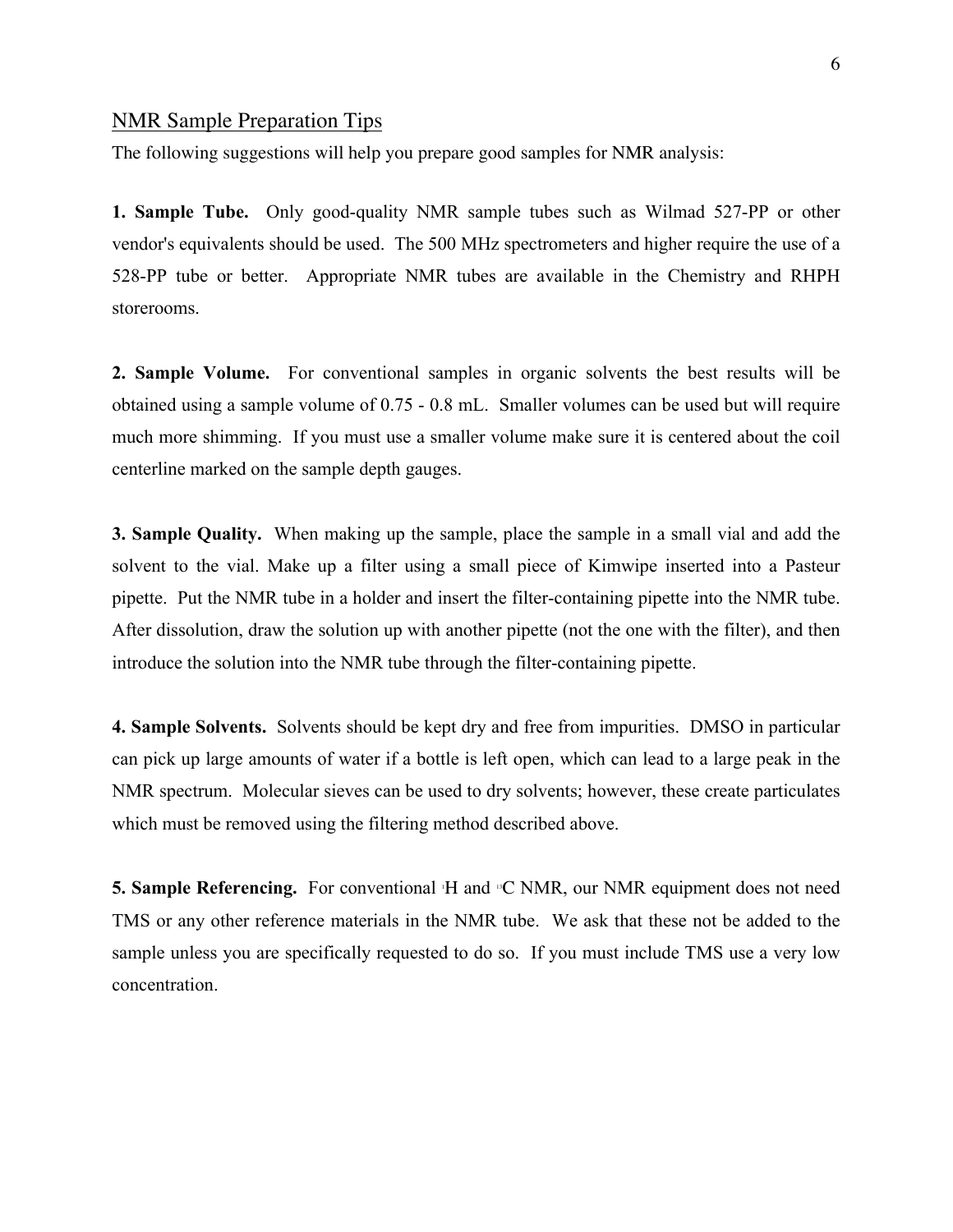#### Access to the Facility Laboratories

Normally the laboratories are open during business hours. If you need access at other times you can obtain keys to the labs as described below:

**1. Keys for PINMRF laboratories in WTHR and BRWN.** Each NMR approved research group will be issued keys on paddles according to the number of currently trained operators. There will be one key paddle issued per 8 trained users in the group. **These key paddles are issued to the faculty member.** To obtain a group key paddle, please contact Donna Bertram (dbertram@purdue.edu) in 361 WTHR. Please note that the current Chemistry department protocol does not allow the issuance of building keys for BRWN and/or WTHR to individuals who are not members of the department.

**2. Keys for the laboratory in B055 DRUG.** The DRUG NMR lab does not require a key but the DRUG building requires your Purdue ID card to be coded to allow after-hours access. An approved NMR user may obtain access to DRUG by contacting Dr. Harwood who will forward your request to the DRUG building deputy Mr. Stu Michael (michaesd@purdue.edu).

**3. Keys for the laboratory in G43 RHPH.** An approved NMR user may obtain a key to G43 RHPH by completing a RHPH building key request form. Key request forms can be picked up in 130 RHPH. Please note that keys are NOT issued to undergraduates.

**4. Temporary NMR keys for loan.** Any approved user may check out a key for temporary use from Donna Bertram (dbertram @purdue.edu) in 361 WTHR.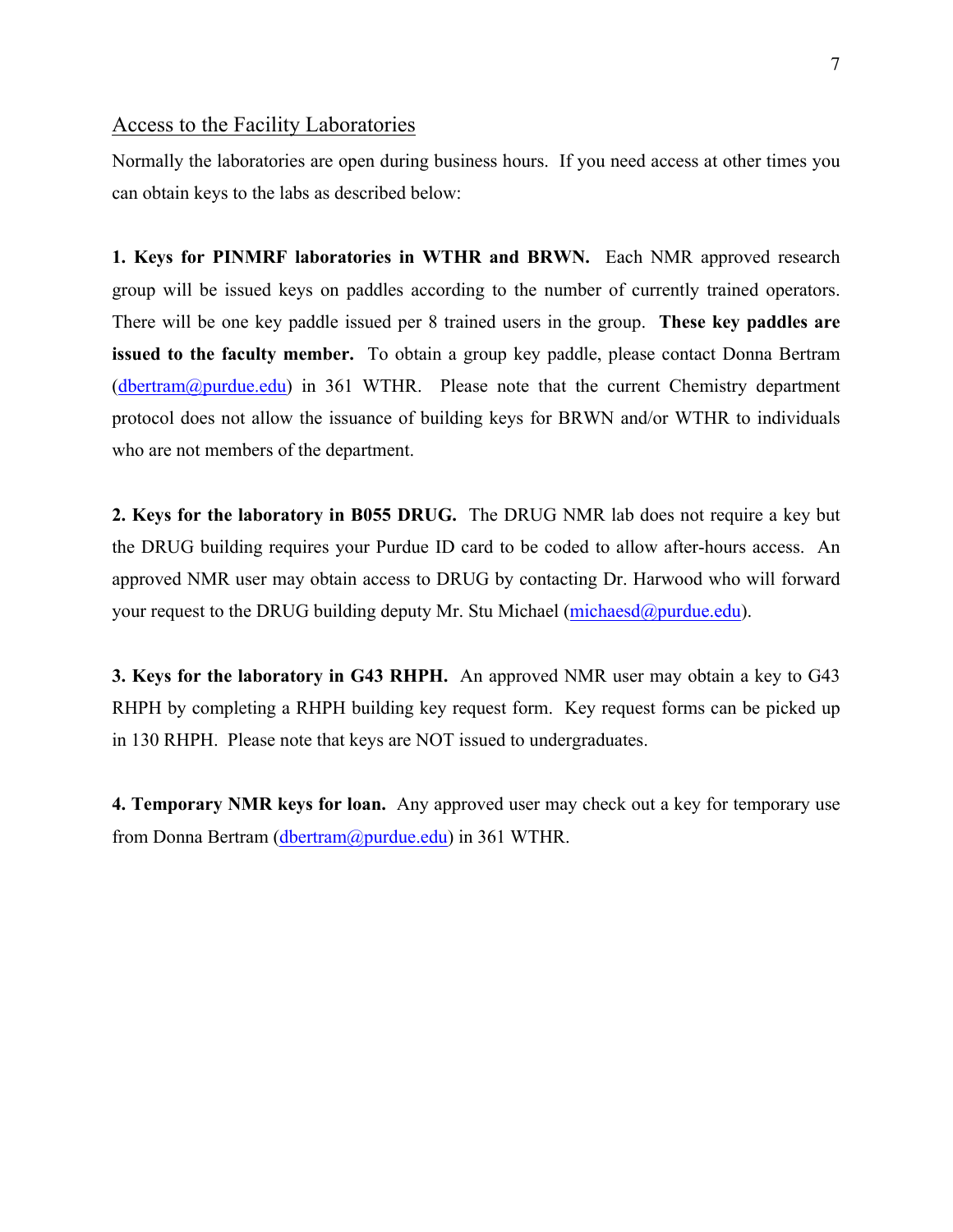# **PINMRF RULES**

You should know and adhere to the following rules in order to maintain user privileges on the Facilty spectrometers. Failure to adhere to these rules will result in the suspension of your NMR privileges until you have completed training and checkout again.

- **1.** Sign into the iLabs kiosk and start a session before attempting to log in to the spectrometer computer. If there is a problem with the spectrometer, indicate it in the log book (you will not be charged for this entry!), put an "Out of Service" sign on the spectrometer computer keyboard, and contact PINMRF staff.
- **2. ABSOLUTELY NO FOOD OR DRINKS** are allowed in the NMR room, or near any other computers or spectrometers.
- **3. NEVER** attempt to use a spectrometer for which you are not trained.
- **4.** Some NMR experiments require additional hardware training beyond the standard training required for checkout. Examples of such experiments include low-temperature VT, experiments involving nuclei other than  $H$ ,  $P$ ,  $P$  and  $P$ C, and 2D and 3D experiments not discussed in the standard PINMRF training materials. Please contact PINMRF staff for assistance with such experiments.
- **5.** Small metal objects (e.g. loose staples, staplers, metal pens, and paper clips) **MUST NOT** be brought into the NMR spectrometer room.
- **6.** Credit cards, magnetic data storage tapes, diskettes, and analog watches should not be brought near the magnet because loss of data or damage to them will occur. The safe region is indicated by the yellow chain - do not bring these items within the zone formed by the chain and back of the spectrometer.
- **7.** Observe the sign-up rules given at the training session and posted on the scheduler pages.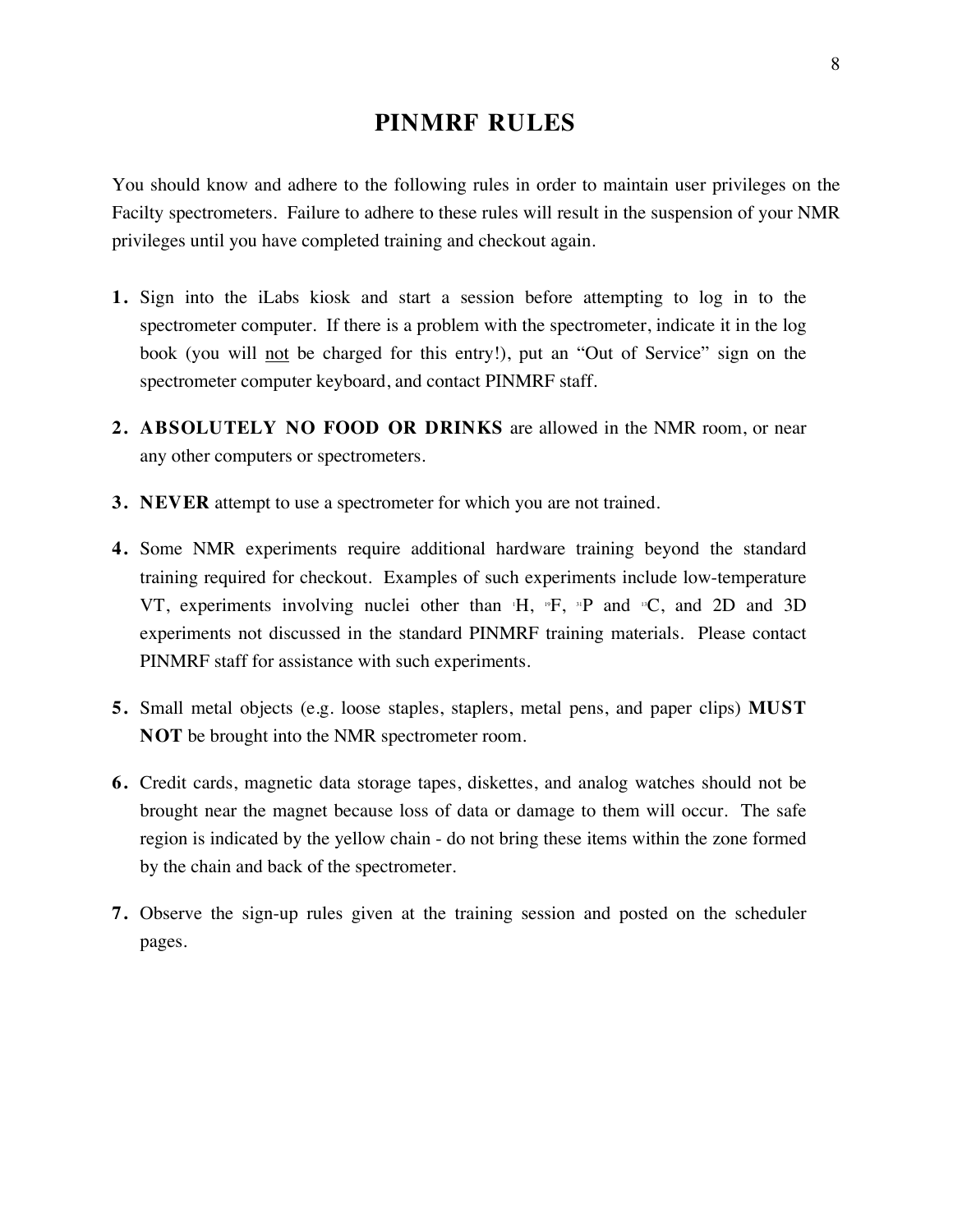#### Warnings

Some magnets are fitted with a pneumatic anti-vibrational platform. The magnet can be easily damaged while the anti-vibration system is engaged.

**NEVER** lean against the magnet or the anti-vibration system.

**NEVER** hold or pull any part of the magnet or the anti-vibration system.

**NEVER** stand on the anti-vibration system while it is engaged.

#### Safety Procedures

**DO NOT** allow persons with pacemakers or metallic implants WITHIN THE MAGNET'S 5 GAUSS FIELD LINE.

**DO NOT** take metal objects (keys, credit cards, metal chairs, tools, etc.) WITHIN THE MAGNET'S 5 GAUSS FIELD LINE.

**DO NOT** allow unauthorized persons to approach the magnets.

**OBEY ALL** the safety notices posted in the Facility and especially those around the magnets.

#### In Case of a Magnet Quench

When a superconducting magnet quenches all of the cryogens in the magnet will be rapidly boiled off. This will generate large amounts of He and  $N_2$  gas, and these cold gases will condense the water in the air and will generate a large cloud of vapor. In the event of a magnet quench, **PLEASE IMMEDIATELY LEAVE THE ROOM IN A CALM AND ORDERLY FASHION**. Do not waste time attempting to retrieve your NMR sample! If the room quickly fills with vapor kneel down and crawl along the floor. The oxygen level will be higher down low and visibility will be better. Notify PINMRF staff as soon as possible. Please note that a quench is an extremely rare occurrence, but in the extremely unlikely event that one occurs we do not want anyone to panic.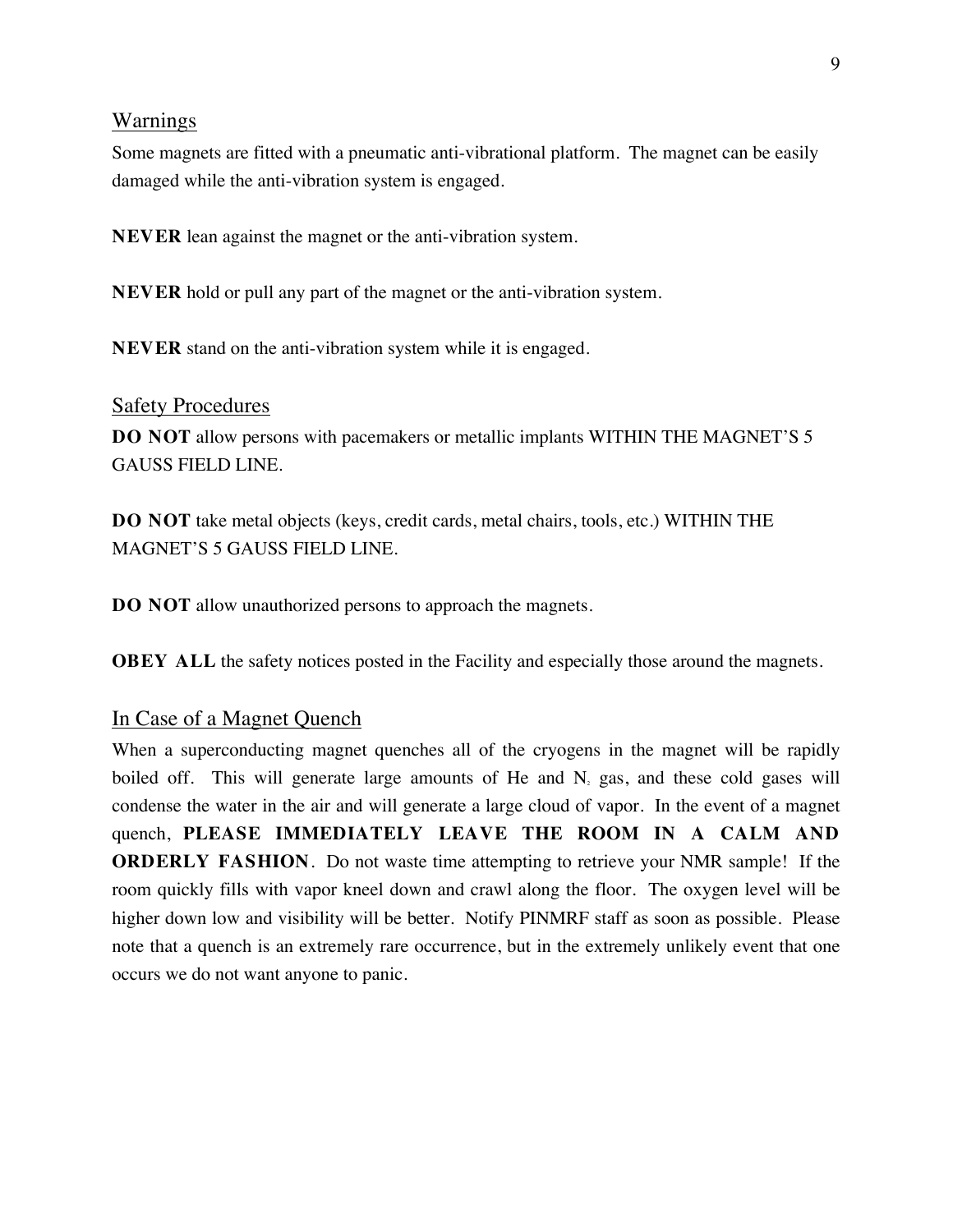# **RULES FOR RESERVATION AND USE OF WALK-ON TIME ON:**

# **Varian 300s (365 & 369 WTHR) AV-III-HD-400 (369 WTHR) AV-III-HD-500 (B055 DRUG - weekdays 8:00 a.m. - 6:00 p.m. only) ARX300 (G43 RHPH)**

The rules for the use of walk-on NMR time on these instruments are as follows:

- **1.** Each user must reserve his/her own time. No one may reserve time for another person.
- **2.** Please do not sign up for time unless you are sure you will use it. If you cannot use time you have reserved, please remove your name from the time slot as soon as possible so someone else may use it. People not using time they reserve may lose access to the instrument.
- **3.** Times at which sign-up may begin are clearly indicated on the sign-up sheets and must be followed.
- **4.** Limits on reservation of time (per person per machine per indicated time period) are as follows:
	- a) 8 AM to 6 PM reservations not currently allowed;
	- b) 6 PM to 11 PM one reservation per day of length 15 to 60 minutes;
	- c) 11 PM to 8 AM one reservation per week of length 1 to 10 hours;

d) Persons more than five minutes late for a reserved time block forfeit that block if another user arrives before them; forfeited time still counts against the allotment totals given above.

e) **IF THE MACHINE IS UNRESERVED AND NOT IN USE AT THE BEGINNING OF A TIME BLOCK, THE ABOVE LIMITS MAY BE SURPASSED UNTIL ANOTHER USER WHO HAS NOT EXHAUSTED THEIR TIME ALLOTMENT FOR THE DAY WISHES TO USE THE INSTRUMENT**.

**5.** Note that, on days scheduled as "maintenance/development," the instruments are available for use but are subject to the rules posted for maintenance and development days.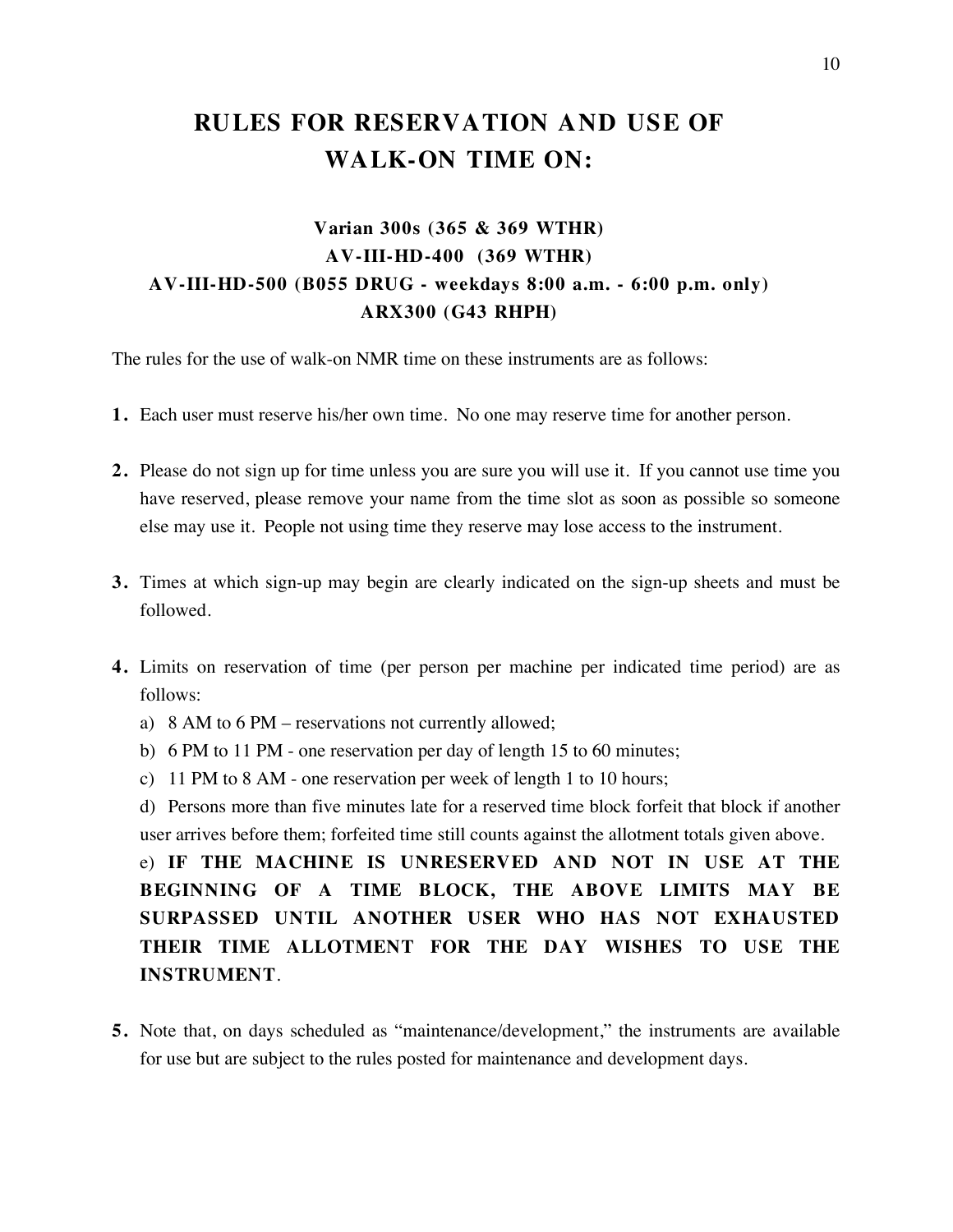- **6.** Please try to make reservations between 6 PM and 8 AM (evening/nighttime blocks) contiguous with those of other users. Please try not to fragment the schedule to the point where there are a lot of small blocks open but no one-hour or larger blocks for the people who really need them.
- **7.** If you are leaving a sample running unattended, please leave a readily-observed note at the spectrometer with your contact information (e.g., lab phone number, cellular phone number, office/lab location) so that you can easily be reached if necessary.
- **8.** Advance reservations of time for training and other special situations (such as spectrometer usage in support of teaching laboratories) may be made only by PINMRF Staff. Exceptions to these rules are available for special situations by permission of PINMRF at least two business days in advance of the time needed. These reservations will show up as red time blocks on the iLabs scheduling software pages.
- **9.** Non-approved reservations violating these rules are invalid and should be brought to the attention of PINMRF staff.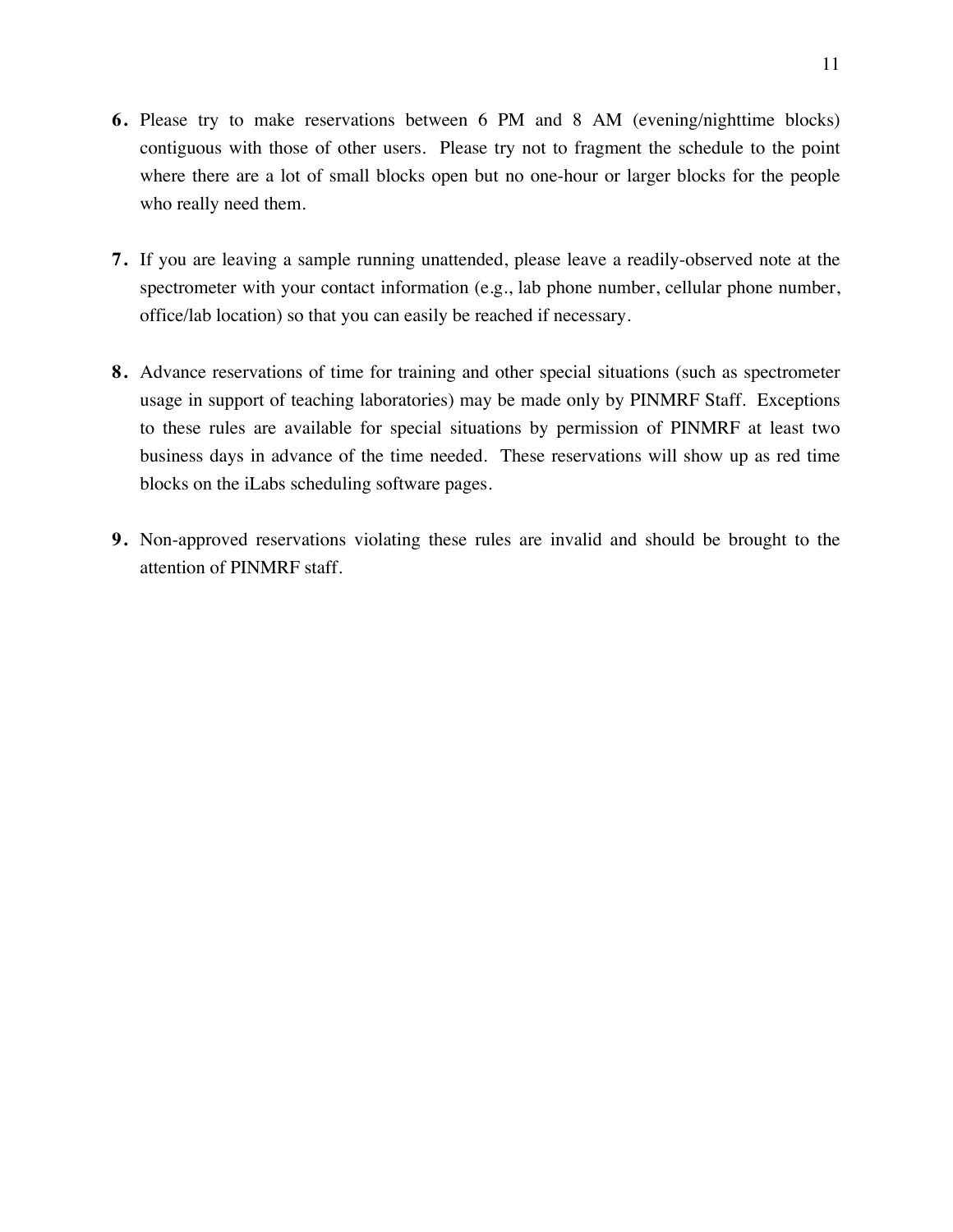# **Guide to Starting, Extending and Finishing a Spectrometer Session using the iLab Software**

NOTE: The following assumes you have already set up your iLab account and had it approved by your business office. If you have not done this, go to https://purdue.ilabsolutions.com/service\_center/show\_external/4067 and click on the blue "sign-up" button in the upper left-hand corner of the page. Follow the instructions in the pop-up window.

## Starting your iLab session

1. Using a web browser on either a laboratory kiosk, your own computer, or your smart device, navigate to the PINMRF iLab kiosk webpage:

https://purdue.ilabsolutions.com/service\_centers/4067/equipment\_kiosk/dashboard

2. Log in to iLab using your Purdue or iLab credentials.

3. Use the menus under the "Equipment by category" heading to select the spectrometer you wish to use.

4. Use the green "Create Session" button to initiate your session. Select the time period to match the estimated duration of your session.

5. Click the green "Create Session" button.

6. When the session menu comes up, select the account you want to use for billing using the selection tool. If you have access to only one account you may skip this step.

7. Click the green "Start" button to begin. This will allow the spectrometer to be used.

8. If you are using a kiosk, click the "Log out & use equipment" button to log out of the session so that another user may have access to the kiosk. If you are using your own computer or smart device you may skip this step.